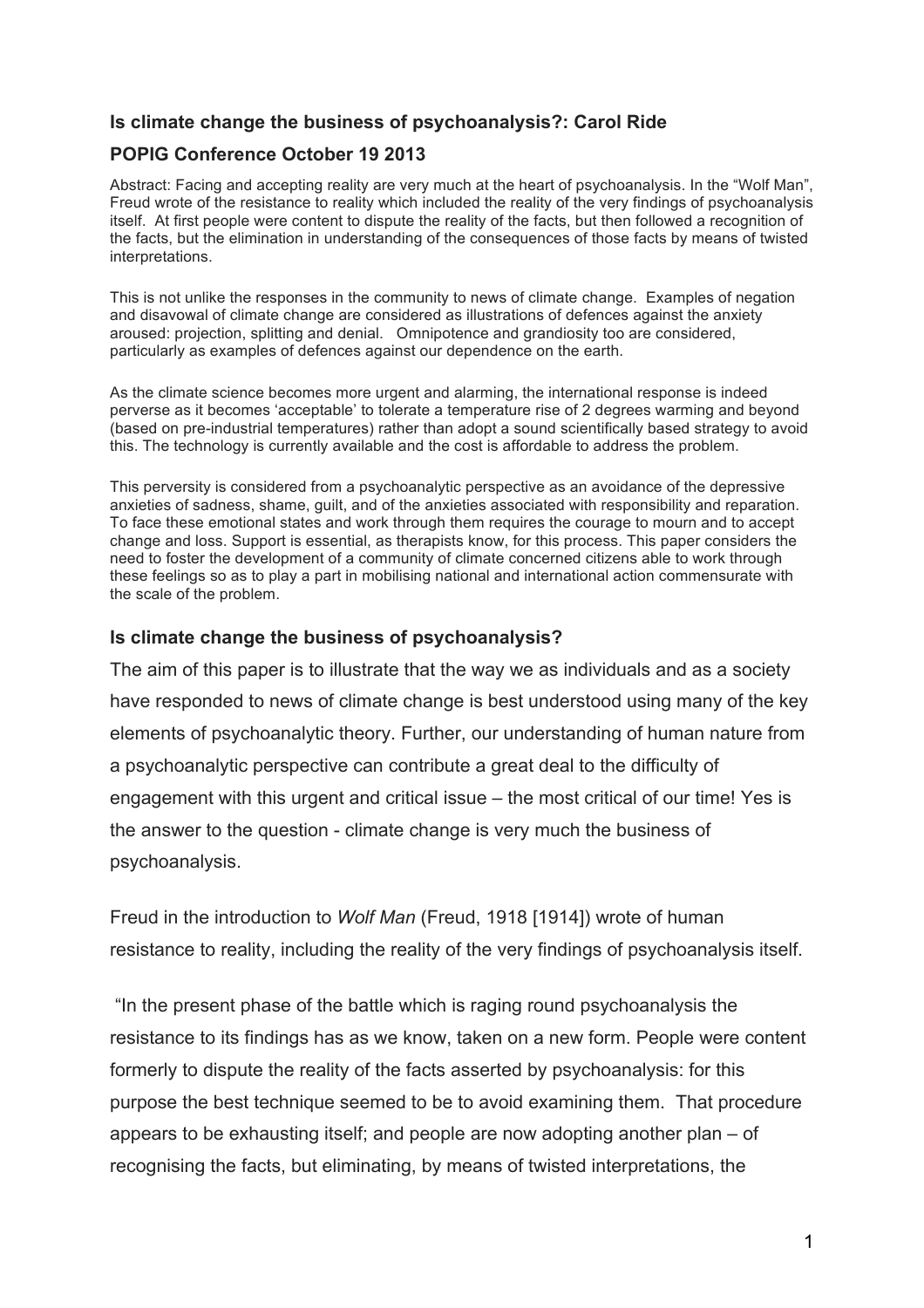consequences that follow from them, so that the critics can still ward off the objectionable novelties as efficiently as ever." (Freud, 1918 [1914]).

His observation of human nature responding to unwanted and disturbing information is pertinent to our society's current response to climate change.

Many of us are content to allow the fleeting news in our media of climate change waft past us, without wanting to enquire further, and this has been exploited by the climate denialists who are organised, planned, intentional and ideological (Cohen,2013).

Oreskes and Conway in *Merchants of Doubt* have written convincingly of the link between the tobacco industry and denial of the health risks of smoking which delayed serious government action to raise community awareness and harm minimisation. They describe how in a similar manner the fossil fuel industry has been found to be behind an active campaign to discredit the climate scientists. The workings of these vested interests have fuelled the development of denial of the science of climate change which has taken root in our community, simply because we don't want to know the facts. Engagement with climate change is too anxiety provoking.

Doubts about the facts of global warming in the minds of the community have spread like a contagious virus. As with any virus only one person needs to initially become infected for it to spread quickly. Its tentacles can reach out to become a pandemic which can spread around the world, because unlike a medial virus this virus is comforting.

Even if we are not supportive of the organised denialists, how many of us have deferred knowing more about climate change till later - when we feel better, when we have more time or whatever we can come up with consciously and unconsciously. I was certainly in this category for a long time having two key climate books sitting beside my bed to read at a later date – never touched until prompted to do so by a friend who had read Tim Flannery's *The Weather Makers*. She was so alarmed that she wanted me to join her in thinking about how concerning the issue was and what we could do. I did read *The Weather Makers* – and my life changed because I coudn't not know what I had learnt. But it took a trusted friendship to coax me to face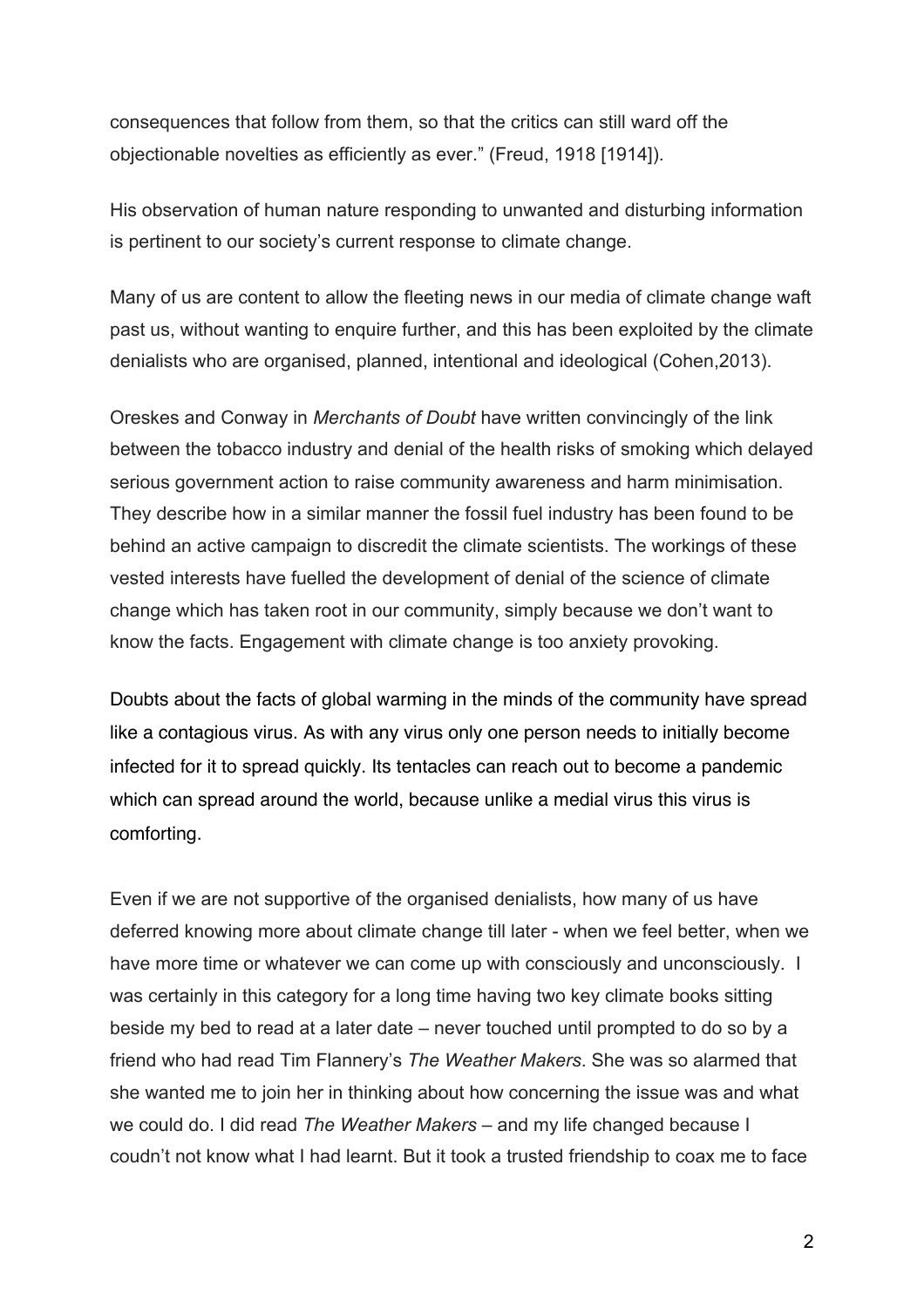what I was avoiding.

The merchants of doubt have gained a foothold into the psyche, engaging defences that are well established to avoid the anxiety. Climate change arouses anxiety because our security is being threatened, our regenerative capacity is in question, and the great future we trusted would be passed on to our children and grandchildren is being shattered. Our leaders politically are not taking responsibility for the change that is necessary and that is frightening. It is stressful to lack certainty and to feel out of control, and this is especially so for those who already feel overloaded as so many people do.

Primitive defences are drawn on to protect us from engaging with this awful reality. Splitting is one such defence used to protect us from the more complex and challenging need to bear and integrate what on one hand we want and think we deserve - with a painful reality on the other. When we feel alarmed, frightened, and helpless, splitting renders the climate message bad, misguided, a conspiracy, scaremongering and idealistic. Splitting preserves our self image, but worse it fosters a narcissistic cocoon of self focus, self-satisfaction and obliviousness to other.

By projection we can denigrate those bearing the news as people unlike ourselves; worriers, pessimists, trouble makers, greenies, environmentalists, and people who are just too passionate. We can even encourage these 'others' to keep doing what they are doing so as to further distance ourselves from being involved, while feeling relieved someone is doing something about the problem. This way our concern and disquiet is carried by others, no matter how burdened they are, and we can continue as before. Then we don't have to bear the troubling dissonance arising from examining and digesting the facts at all.

There are hundreds of people in Australia working away on promoting climate awareness, opposing coal development and export, opposing coal seam gas fracking in country areas, and promoting renewable energy and other climate solutions. The denigration of those urging action I believe causes these groups to be less outspoken about the scale of change needed to respond to what is a climate emergency. Instead campaigns are watered down to seem more acceptable, and the message they deliver falls short of what is really needed. The real tragedy is that the

3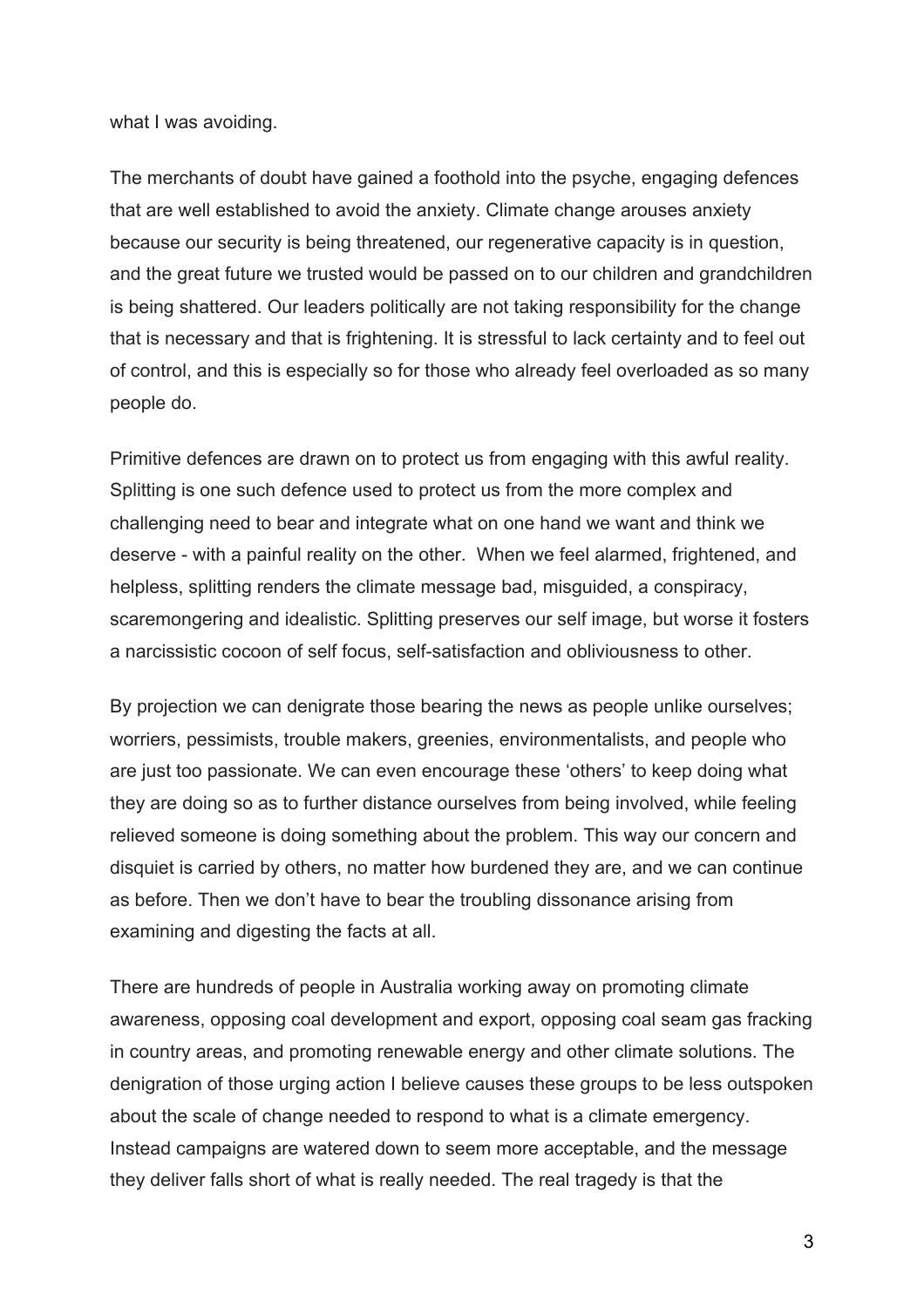denigration contributes to time slipping away for real action to create a safe future. And it leaves those who know about the seriousness of the situation burdened and guilty for not advocating the strength of action required. This is such a powerful case of projective identification.

Freud went on to say that in relation to psychoanalysis, once the "procedure of avoiding the facts appears to be exhausting itself', people adopt another plan – 'of recognising the facts, but eliminating, by means of twisted interpretations, the consequences that follow from them, so that the critics can still ward off the objectionable novelties as efficiently as ever."

What is meant by twisted interpretations in relation to climate change?

In *States of Denial* Stanley Cohen (2001) provides two categories for this twisting, or in psychoanalytic terms *disavowal*. The first is called *interpretive denial* – where raw facts are given a different meaning from what seems apparent to others. Instead there are minimizations or rationalisations: such as the alcoholic claims to be just a social drinker, or a speeding driver claims that his behaviour is acceptable because he is a good driver.

With respect to climate change we hear comments such as:

"Climate change is not new - its been happening for eternity - it's natural."

"Some more warmth in winter will be great for our crops."

"Climate scientists are not sure of what the changes in climate will be in the future so we can't do anything yet."

"Australia's emissions are negligible."

This disavowal or twisting minimises the facts and thereby reduce potential emotional unrest. The facts, however, are disturbing and I will take a look at these later.

The second category of disavowal used by Cohen is *implicatory denial* - where the moral, psychological and political implications that are conventionally followed are denied. Both the fact and the seriousness of the fact are admitted but rationalizations and justifications are used: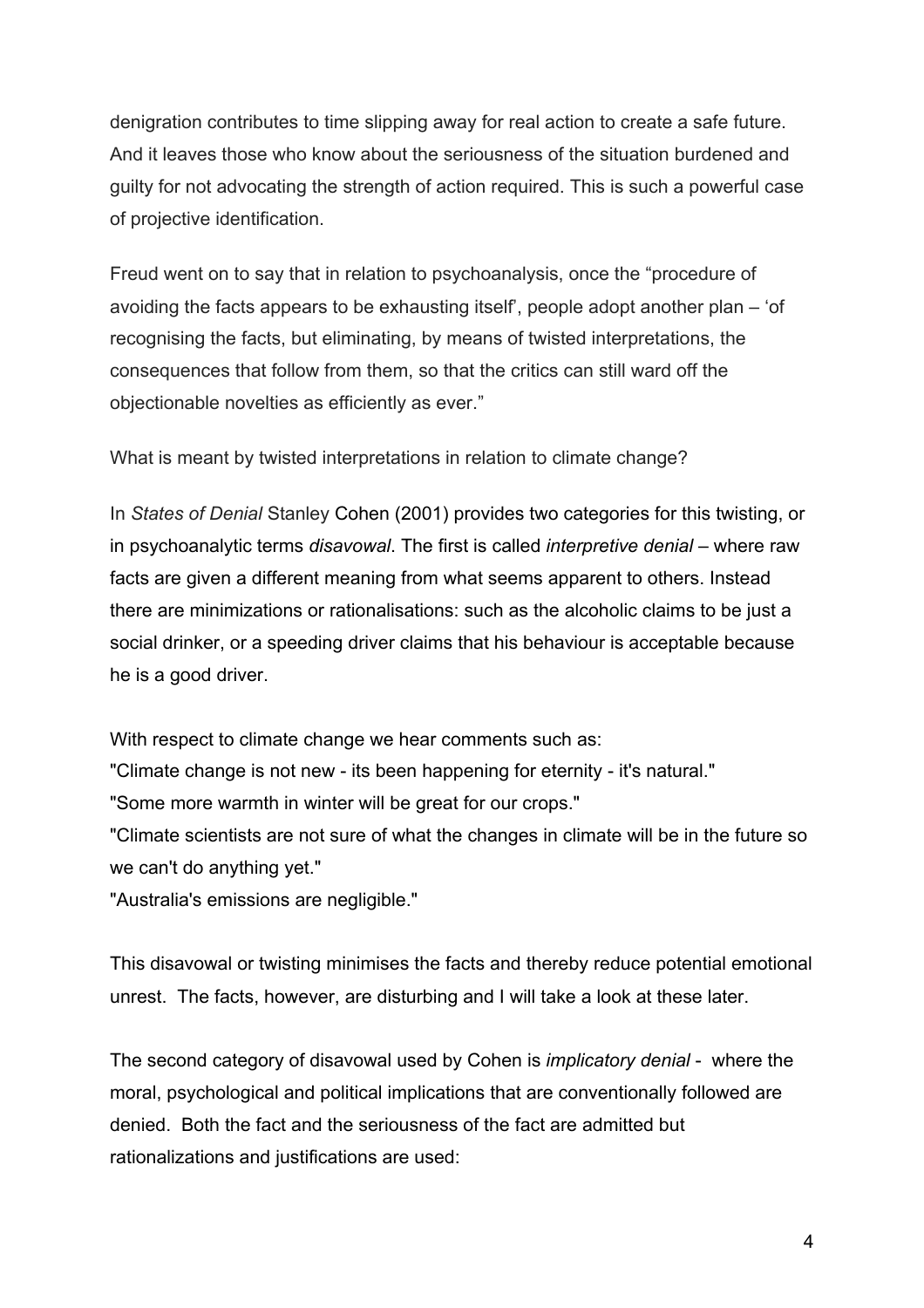"It's got nothing to do with me." "What can an ordinary person do?" "Why should I have to lose sleep, or take a risk, or change anything." "Someone else will deal with it." "I deserve my lifestyle because I work so hard."

Freud described the purpose of this twisting being to avoid the consequences of objectionable *novelties.* By the term *novelties* he meant new thing, new experience or originality. We can avoid the novelties of change implicit in the facts of climate change and instead come up with truly novel and magical ideas that we believe will solve the problem without requiring any change. These magical ideas appeal to our narcissistic selves, filled with self importance and grandiosity, determined to assume we are the centre of the universe and that nothing need disturb that position.

One example of this magic is belief that technology will painlessly come up with solutions protecting us from any serious engagement with the need to face massive changes in our lives. Another, the so called *Green Wash* (Pearse, 2012) of products and schemes that support the fantasy that with a small tweak we can still have everything we want and not strain the capacity of the planet to provide.

Most significantly in our omnipotence we dispense with the need to care for nature by blocking out our dependency. This enables us to endlessly assume we can use the earth as both a sewer and powerhouse without giving a second thought to where the waste goes (Macy,2012). And this fits well with economists, politicians and business leaders promoting the idea that we can endlessly grow the economy and exhorting us to buy more, more and more goods we don't need, don't want and don't use - to help it grow. Instead we need to grapple with the necessity to 'de-couple economic growth from material and population growth' (Save the Planet, 2013).

Omnipotence annihilates a painful reality and helps foster the illusion we can hold onto what we want and think we deserve, and to the belief we are more important than nature. Recognition of our dependence on 'Mother Nature' is painfully linked with our utter dependence in early childhood on our mothers, so it is perhaps not surprising that the threat of losing Mother Earth's endless goodness is dealt with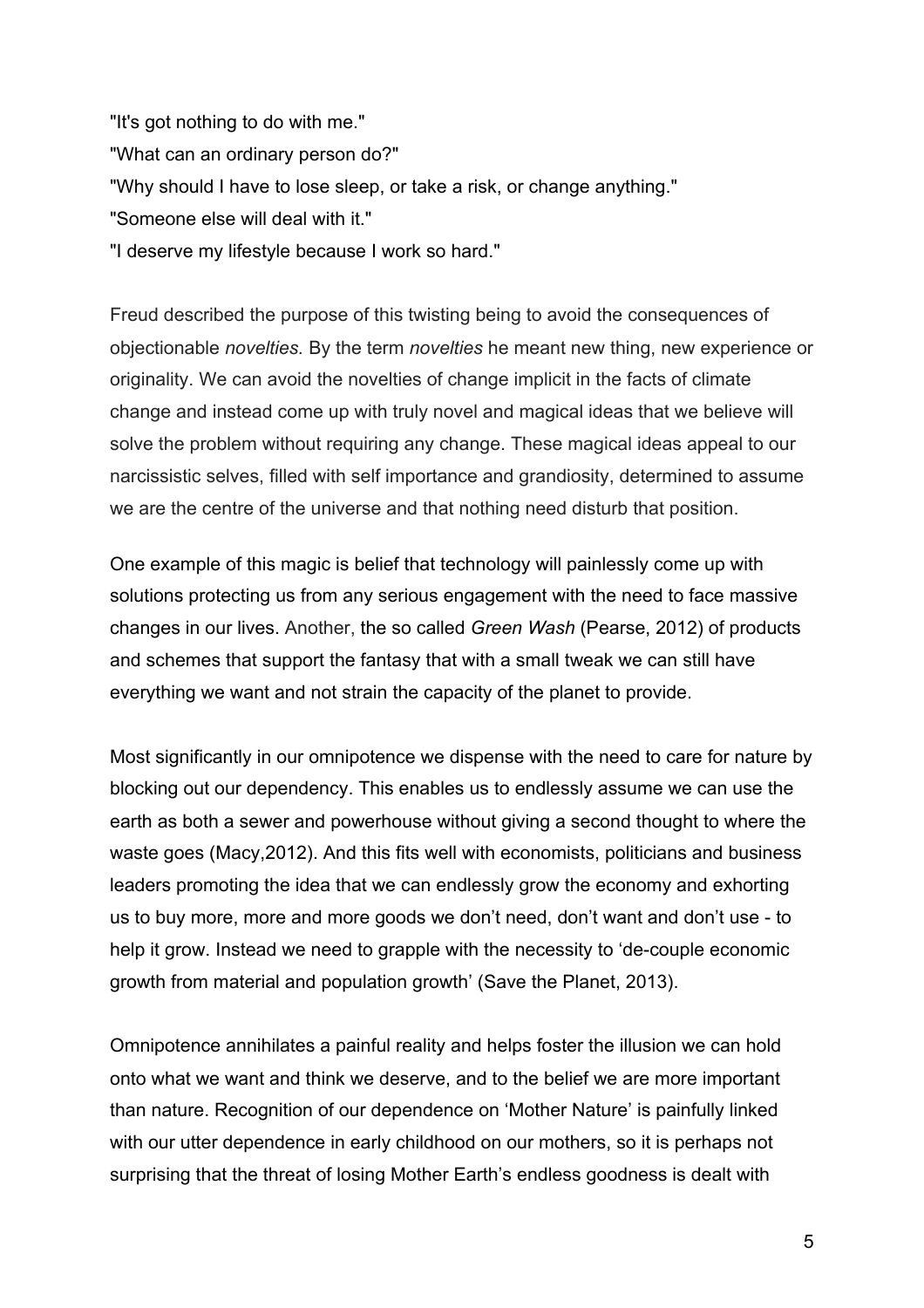unconsciously by denying we need her anyway. When the *Psychology for a Safe Climate* group published the booklet *Let's speak about climate change*, this cartoon (by Jock MacNeish) drew derision from one reader who equated it with pornography. This illustrates the strength of the need to disconnect early experiences from our current dependency.



Simple denial of the facts without any twisting distortions is known as *negation* in psychoanalytic terms and called *literal denial* by Cohen. Literal denial is the assertion that something did not happen or is not true. This form of denial is considered more hopeful as it often precedes a willingness to look further and an openness to shift position. This is in contrast to the often more rigid positions adopted with those using the minimisations of interpretive denial, and the rationalisations and justifications of implicatory denial discussed above. These latter more rigid views betray a capacity to both a *knowing and not knowing* at the same time.

As psychotherapists we are all aware of personal denial and the power of its deeply unconscious roots. In our work we are familiar with the power of denial of a life threatening medical diagnosis, of a mother in denial of the sexual abuse of a child by her husband, or of a partner having an affair. It is often just unthinkable for it to be true. But in each case there is usually a both knowing and not knowing underlying the denial, however deeply buried.

Hans Joachim Schellnhuber, the director of the Potsdam Institute for Climate Impact Research in Germany, and advisor to German Chancellor, Angela Merkel, is reported to have told the *Four Degrees* conference in Melbourne in 2011 that he had not told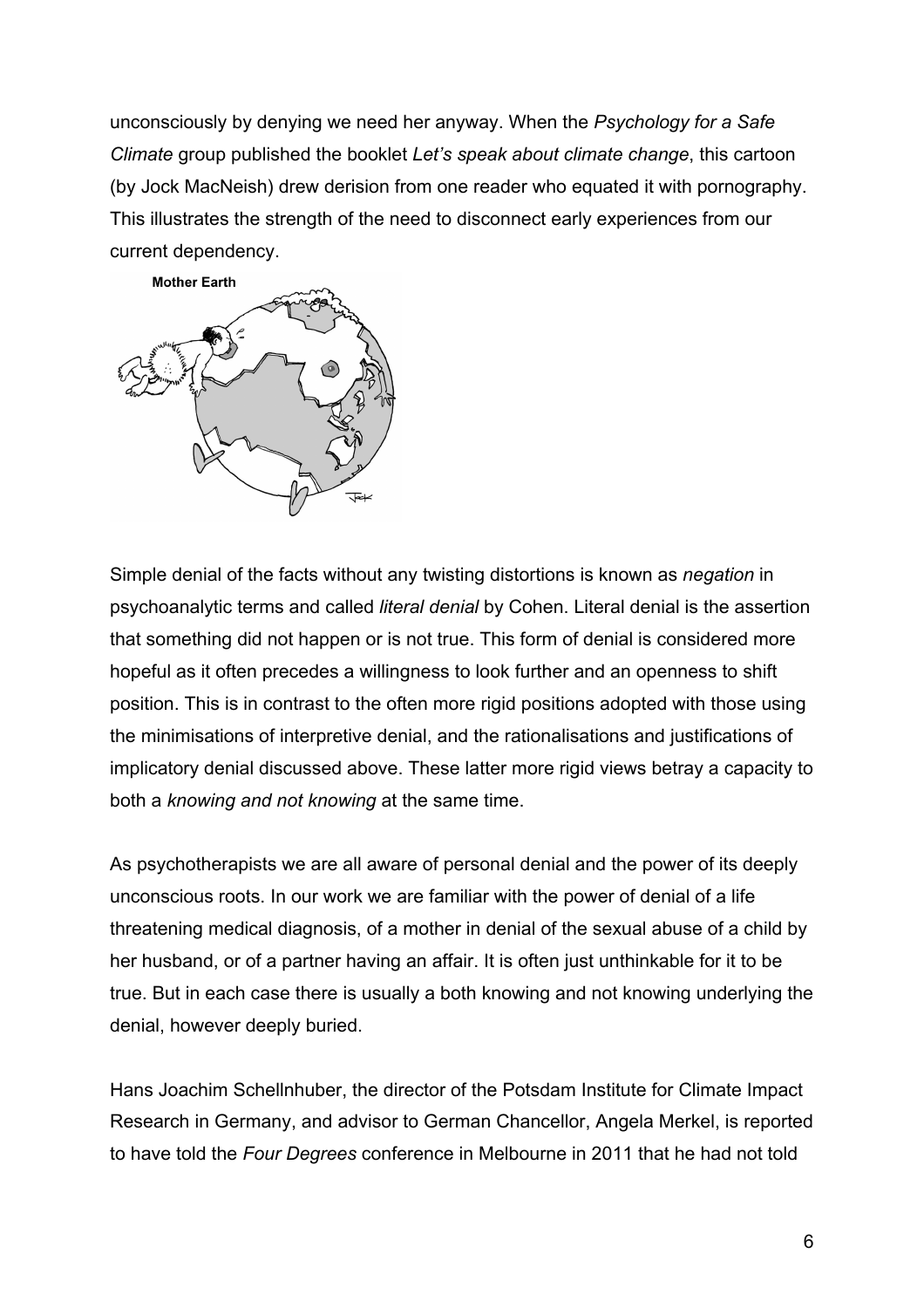her about some of the impacts associated with a four degrees Celsius warmer world because "some things are too difficult to tell". "There is no doubt that he knows the facts but he left it unclear whether he meant too difficult *personally* or too difficult *politically*. Both are relevant. Even amongst policy makers and world leaders the personal impact of confronting the enormity of the challenges we face may be overwhelming. At a political level, those who tell unpalatable truths risk being denied access to those with the power to make decisions" (Submission to Climate Change Authority Caps and Targets Review). This diffidence has been challenged by one Melbourne writer recently, who called on climate scientists to become social leaders as well as scientific leaders, a precedent set after the second world war when scientist denounced nuclear weapons (Cass, 2013).

Denial operates beyond the personal as a public and collective process, and can be officially sanctioned by the modern state. Governments can be highly organised in covering up famines, political massacres and international arms boycotts, writes Cohen (Cohen, 2001). Closer to home in Australia we are familiar with claims of military success in Afghanistan and Iraq, and as a society we mostly tolerate the discrepancy between what we are told and the signs of failure. "We are vaguely aware of choosing not to look at the facts, but not quite conscious of just what it is we are evading" (Cohen 2001).

Denial can operate across whole societies where there is a 'flip into collective modes of denial'. "People pretend to believe information that they know is false or fake their allegiance to meaningless slogans and kitsch ceremonies", writes Cohen (2001). We just have to look back at the recent election campaign in Australia to see this operating.

Norgaard, a sociologist, writes of the cultural organization of denial by which individuals collectively distance themselves from information because of norms of emotion, conversation and attention, and that they use an existing cultural repertoire of strategies in the process (Norgaard, 2011).

In her study of communities in Norway described in *Living in Denial*, she found a state of *knowing and not knowing* that was supported by community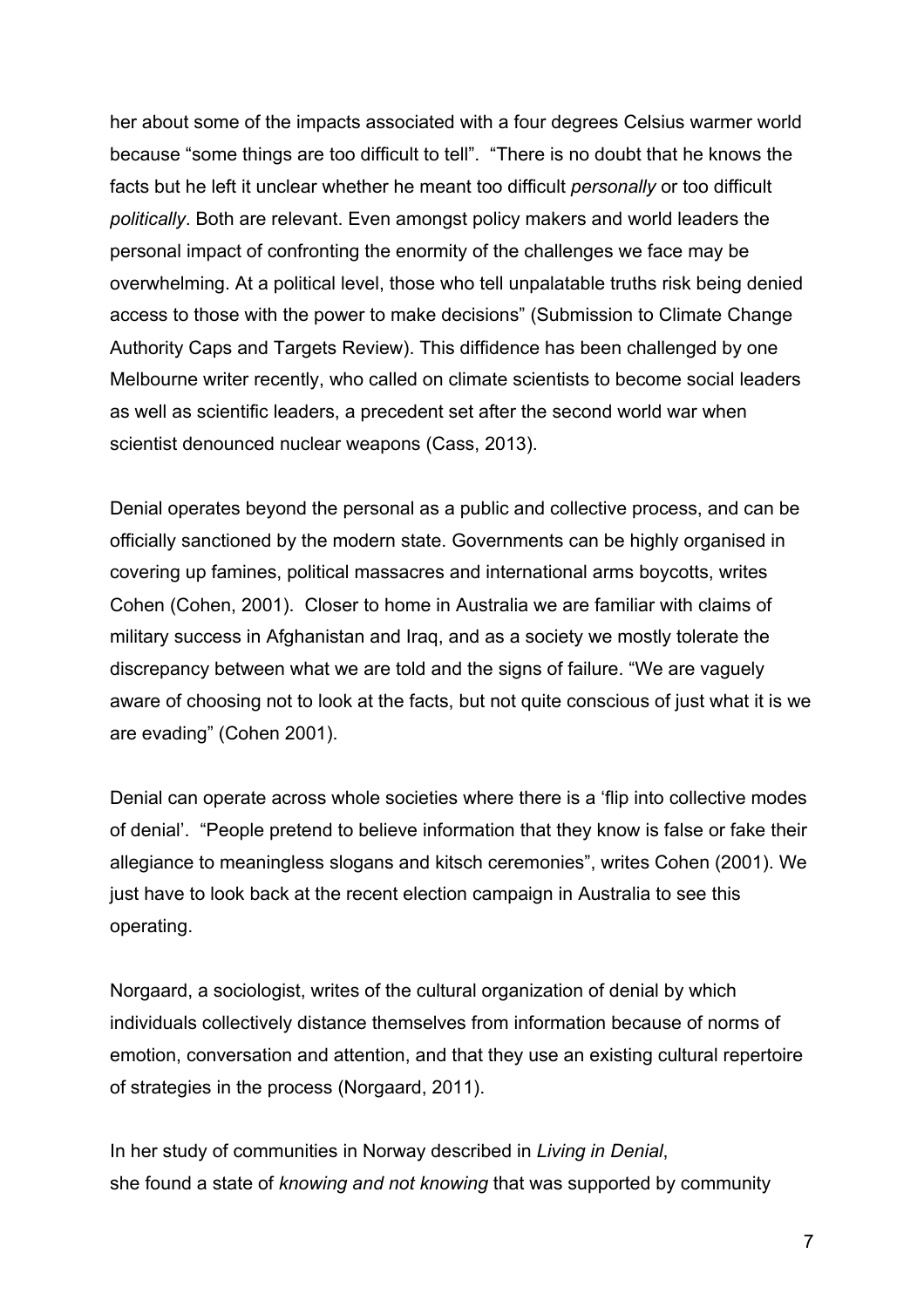norms of not acknowledging climate change, even when it was readily evident that climate changes were limiting the usual much loved sport of skiing. Yet when she interviewed individual people she found that many knew there was a deterioration in skiing conditions but had joined the cultural norm of denying their vulnerability.

In our psychotherapeutic practice we try to get to the bottom of what is presented to us that seems perverse - the contradictory, the unreasonable, the ideas which are stubbornly held to, but that don't make logical sense. Yet as a society we tolerate what is evidently a perverse cultural response in relation to climate change. We hear both *knowing and not-knowing* in many of the responses of the government to climate change.

For example, in Australia the Government claimed that we as a nation need to take the threat of climate change seriously, and as one measure introduce a price on carbon in some form to force a limit to  $CO<sub>2</sub>$  emissions. At the same time that same Government was also advocating continuing exploitation of our mining industry to develop every conceivable opportunity for new coal mines, for new export facilities for coal, and to explore new gas reserves and markets. This contradiction is very confusing for the public, but also very familiar in our culture.

While this state of mind is tolerated, a pervasive cynicism about political solutions is aroused, which feeds into individuals being disconnected and apathetic. A psychic numbing develops as we live a double life.

As the climate science becomes more urgent and alarming the greatest perversity of all is the agreed international position with regard to setting a guardrail or limit on warming. One of the main outcomes of the UN climate meeting in December 2010 was "that global warming should be limited to below  $2^{\circ}$ C above pre-industrial average global temperatures. The two degrees 'guardrail' was intended to protect us from tipping points leading to runaway climate change. However with less than one degree of warming, extreme weather events provide evidence that climate change is already impacting severely. Australia's 'Angry Summer' described by the Climate Commission in *The Critical Decade: Extreme Weather* (2013) attests to this. We are currently on track for a global average temperature rise of  $4^{\circ}$ C from pre-industrial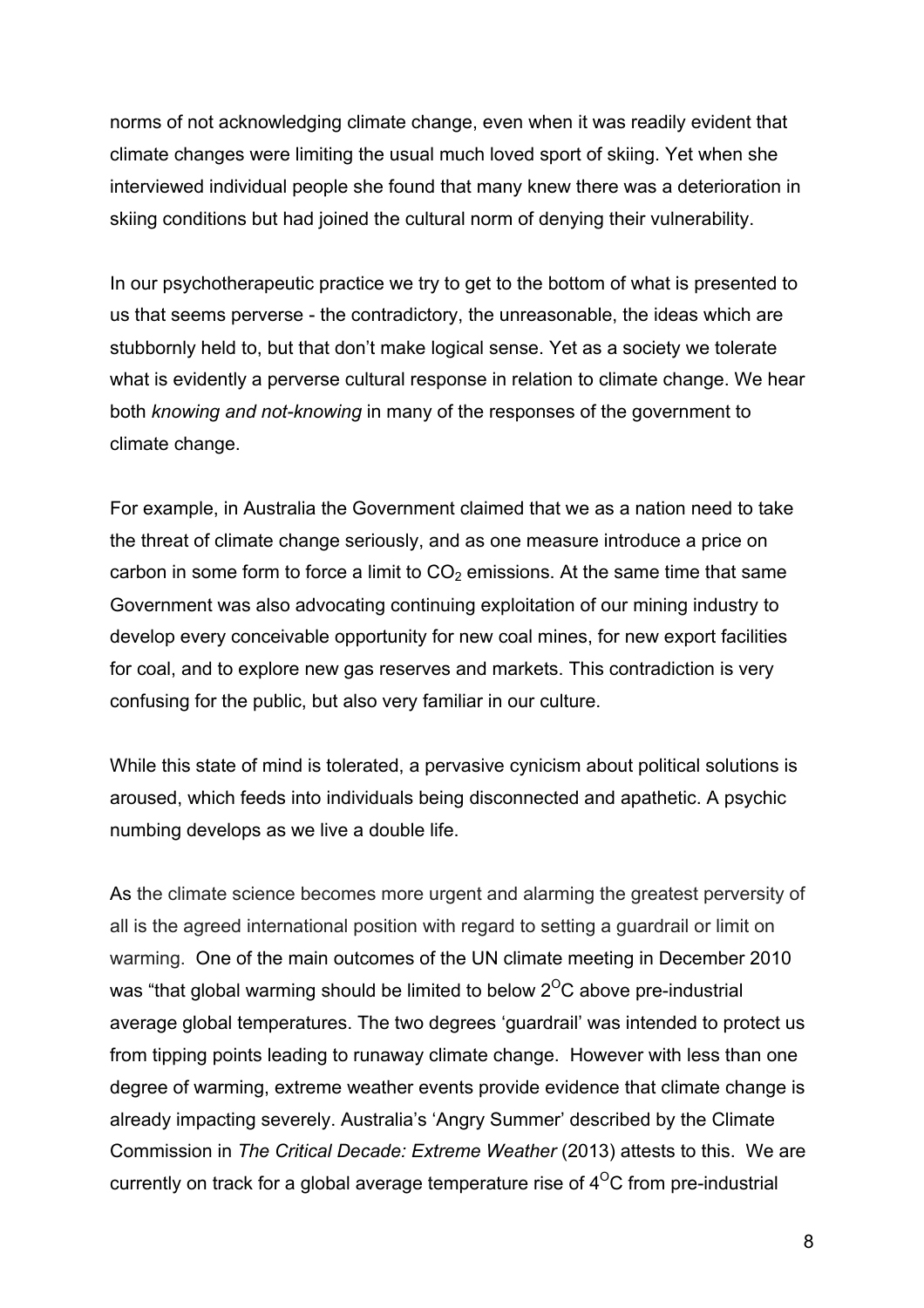levels and this is well outside the relatively stable temperatures of the past 10,000 years in which human civilization developed (Climate Change Authority, Issues Paper, 2013). Graphics 1 and 2 illustrate that the earth is already too hot.

How is it that we as a society accept this. Why don't we protest and say this is too risky for ourselves, let alone future generations. I suggest that because we can't bear to fully know the climate change facts, that we therefore disown our responsibility and project it on to our political leaders whom most of us charge with keeping us ignorant, and with doing just enough behind the scenes to help us believe something is being done, but with not doing too much to make any big changes or make it look too serious. Our political system of short termism and not rocking the boat from business as usual colludes with this perfectly.

Further there is a general social collusion with the denigration of those who do speak out that not enough is being done about climate change. For example many joined forces in the recent election to turf the Greens Party out of office because they are said to be too out of touch with reality. And further when they had power in the minority government and forced a carbon tax on a reluctant Government, they were accused of working to hurt the economy. Their connection with reality of climate change makes *them* the unbearable, rather than *the feelings* climate change stirs up being acknowledged as unbearable. Perhaps it has never been truer that we as a society get the politicians we deserve!

It is more and more evident that we need to return to 350 ppm of carbon dioxide or below, well below the current level of 400ppm (Hansen, 2013). The world is already too hot and our remaining carbon budget is zero. Research by the Potsdam Institute calculates that to reduce the chance of exceeding 2°C warming to 20%, 80% of reserves of fossil fuels must remain in the ground (Carbon Tracker). Yet despite the need to leave most fossil fuels in the ground being supported by the International Energy Agency (2012), our global emissions in 2013 are growing by 3% p.a. This is alarming. Graphics 3 and 4 to illustrate the need to leave fossil fuels in the ground.

But why would we accept a 20% or 25% chance of catastrophic climate change? The precautionary principle requires that the risk of an aircraft crash be less than 0.1%.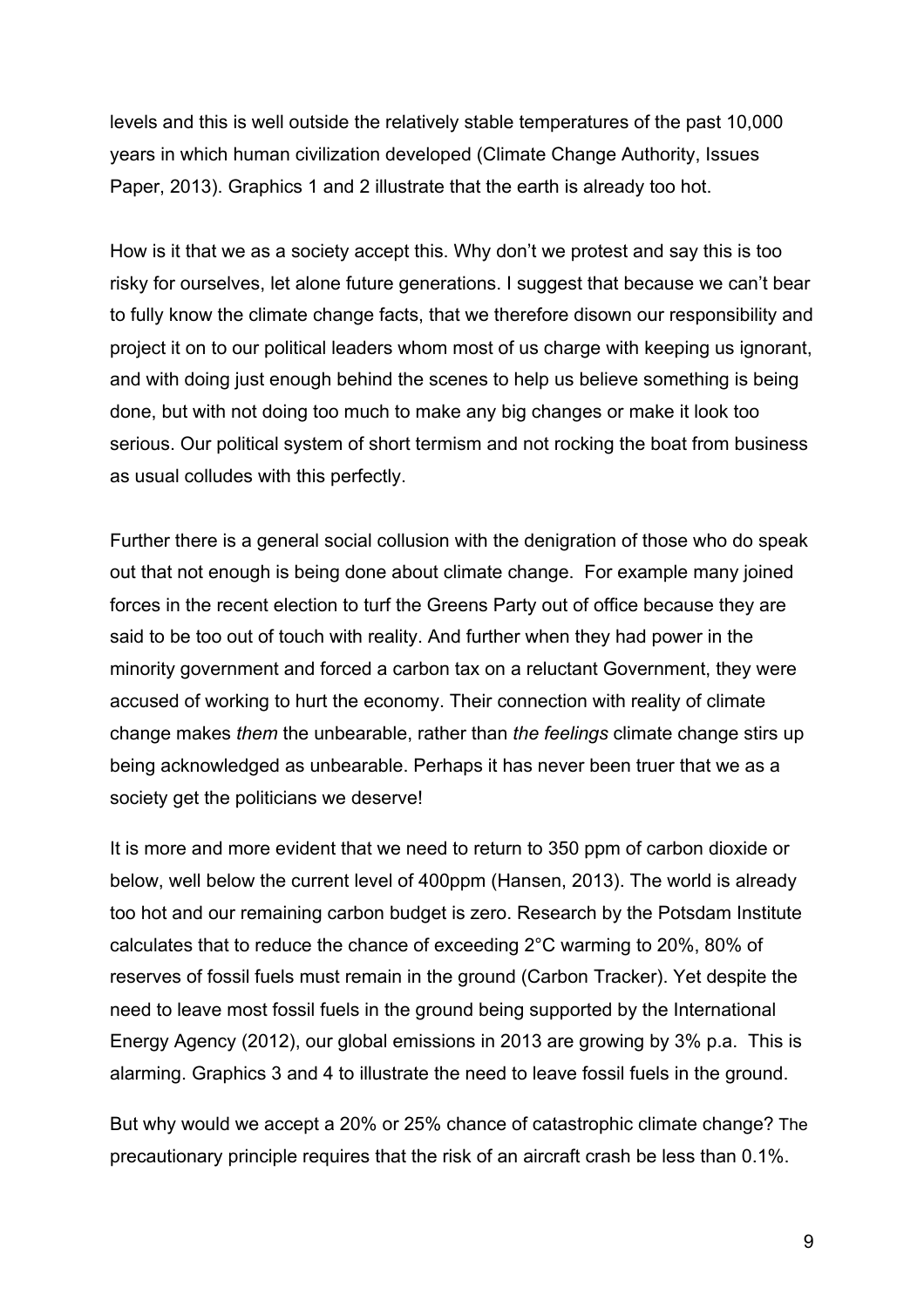The Climate Commission reports that the 2 degree C limit no longer appears to be appropriate as a dividing line above which climate change can be considered 'dangerous'.(Climate Commission 2013). There is a risk that tipping points in the climate system could be are reached by the time the 2 degree C temperature is reached, the Commissioners report. But to limit warming to below 2 degrees C warming, or 1.5 degrees C warming as small island states such as our Pacific neighbour Tuvalu are urging, action needs to occur decades before those warming values are reached. As in the turning of a battleship, delaying action makes the danger more difficult to avert (Climate Commission, 2013).

It has been argued that a ten year transition is possible, but only if large changes begin immediately and emergency action is taken that is outside business as usual, and politics as usual. For example, researchers at the University of NSW have demonstrated that the additional cost of 100% renewable energy network could be paid for by redirecting current subsidies for the fossil fuel industry, or by increasing the carbon tax in place at the time (April 2013) to between \$50 and \$65.

Why wouldn't we pull out all stops to solve the problem? Again we need to return to acknowledging anxiety. It is too difficult to face doubt and uncertainty. As Keene (2013) describes, in our society with minimal tolerance for anxiety it is "managed by taking a position of moral superiority in place of knowledge and is followed by the search for who is to be blamed and punished". "Witch-hunting and conflict are more exciting and satisfying than painstaking evaluation of evidence". (Keene, 2013:148) As well, he continues, "societies are particularly vulnerable to the acts of immature narcissistic leaders who promise to relieve all anxiety but, being out of touch with elements of their internal world, only attempt to satisfy [the community's]<sup>∗</sup> 'I want' wishes and desires."

Does this mean that all is lost – that there is nothing we can do because of human nature? Let us look at what would be required of us individually and as a local, national and international community to face the anxiety, the doubt and uncertainty.

We need to bear to experience feelings associated with depressive anxieties of sadness, shame, guilt, and of the anxieties associated with responsibility

\* My insert

l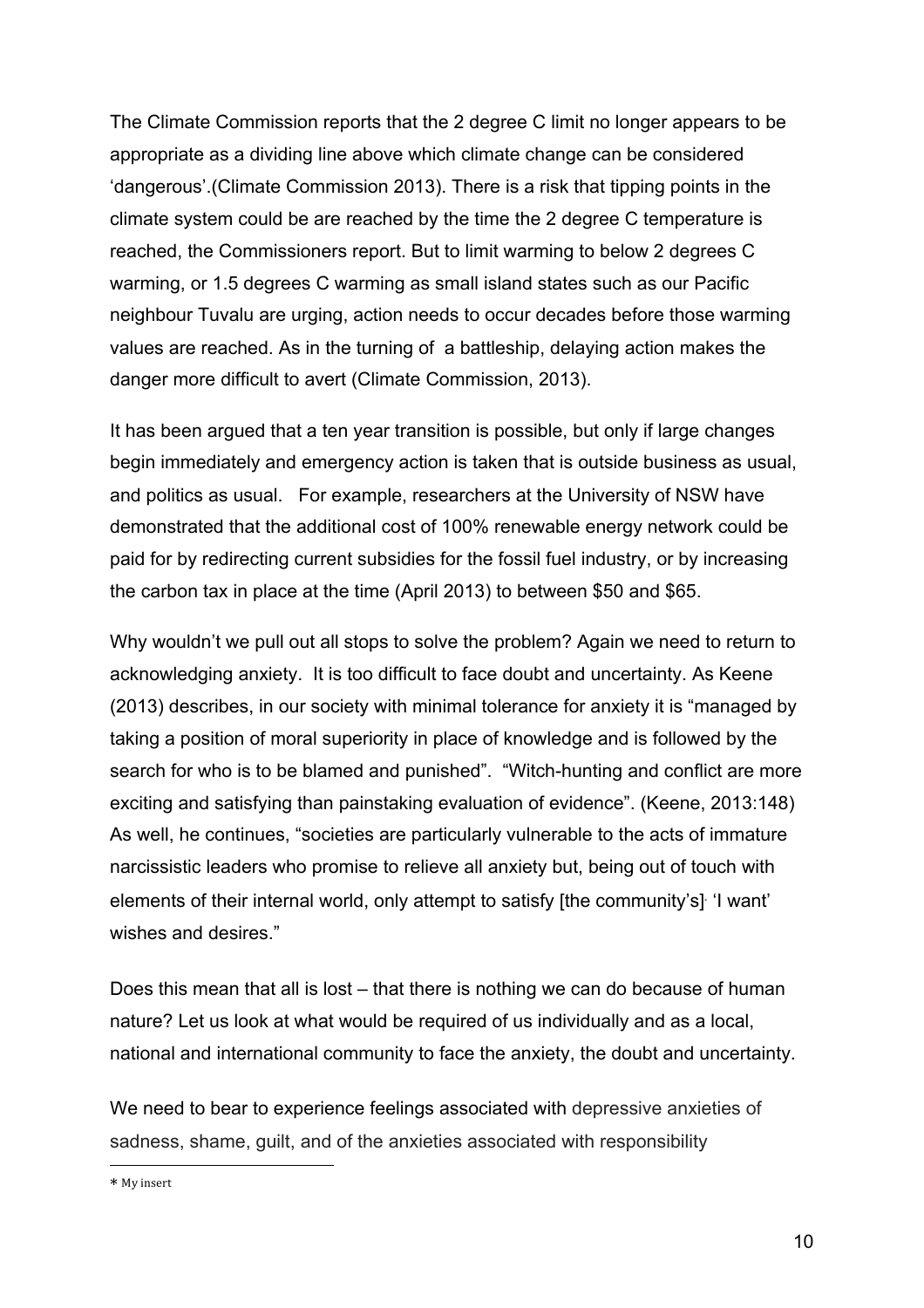and reparation. We need to allow ourselves to feel loss and grief.

We need to create the conditions where it is possible for people to process their grief about climate change, as in the case of other losses in life. Accepting climate change requires us to come to terms with the reality of a changed future. It requires us to acknowledge we have a short window of time to act - five to seven years in which to pay our ecological debt to future generations (Randall, 2009). That this will require transformative change.

This arouses guilt, shame and anger at damage done to our beautiful natural world, to those already suffering climate displacement. At not letting ourselves know the facts earlier, at delaying action that makes the task so much more daunting.

The task of grieving climate change loss has been described by Randall (2009) as at first an intellectual process as we learn about the subject, challenge our prejudices and resistances.

Then it is an emotional task to realize we have strong feelings that we may not have recognized. The emotions associated with grief: despair, guilt, fear, anger, shame, sadness, longing for things not to be so, and perhaps a bewildering state of not quite knowing ourselves.

Fear, anxiety and guilt can be paralyzing if it is not expressed. To ignore is a verb and it takes work! Grieving is a slow and difficult process, but often results in new energy being found for hitherto unexpected directions, maybe with a desire to learn new skills and make new connections.

Having the courage and willingness to allow for this process will often result in a new view of oneself, of one's life, of what matters and what one wants to prioritize.

*"You must give birth to your images.*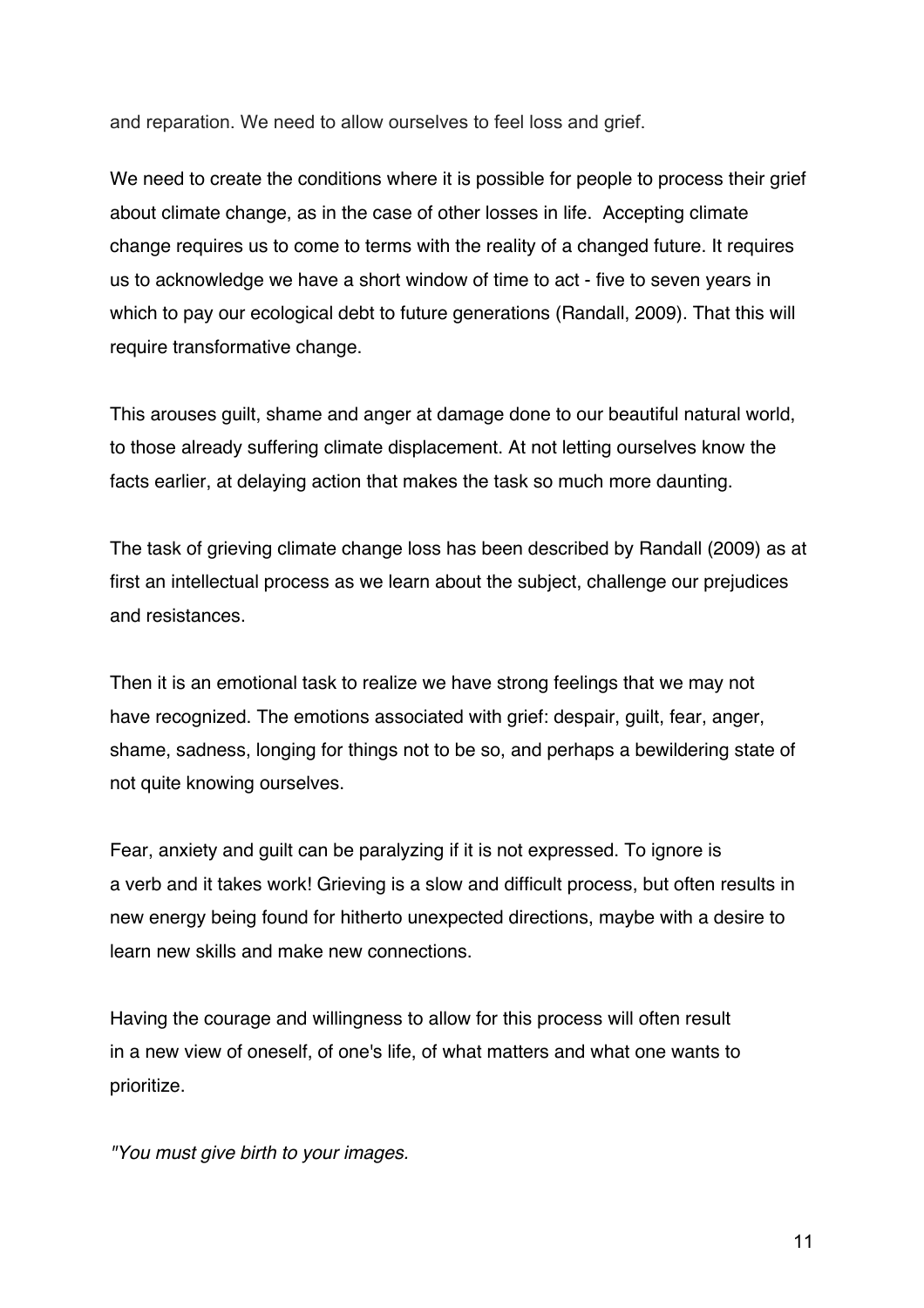*They are the future waiting to be born. Fear not the strangeness you feel. The future must enter you long before it happens. Just wait for the birth, for the hour of new clarity."* Rainer Maria Rilke

If we fail to grieve, the danger is that we will remain in denial - in the state of both *knowing and not-knowing* about the meaning and impact of climate change - present and future, and in denial that even if we act now with urgency there will be changes that can't be reversed. If we fail to grieve we could become fixed in helplessness, passivity, bitterness and remain constantly angry.

If we fail to grieve we may shut off emotionally, or numb our pain with alcohol or drugs or by becoming manic with activity such as shopping, travelling and modern media. We could become withdrawn and depressed. Worse, we could escape from living and never want to attach and love again.

As therapists we know people need support and containment for the demands of the emotional work required to reach a place of acceptance of climate change, followed by recovery and a capacity to focus on the future (Randall 2009). To date grief about environmental loss is largely a solitary activity, but people need each other to hold the grief safely and honorably (Moser, 2012). This is something our profession could contribute – once the therapists themselves have done the work. To be able to be a leader one must be at ease one's own grief so as to offer a strong container to that of others (Moser, 2012).

What else do we need? We need more community leaders who can bear reality and not ones who propose idealistic solutions, leaders who can carry responsibility, provide support and direction, but who do not need to have all the answers. Leaders who can themselves resist and help others resist the response of

12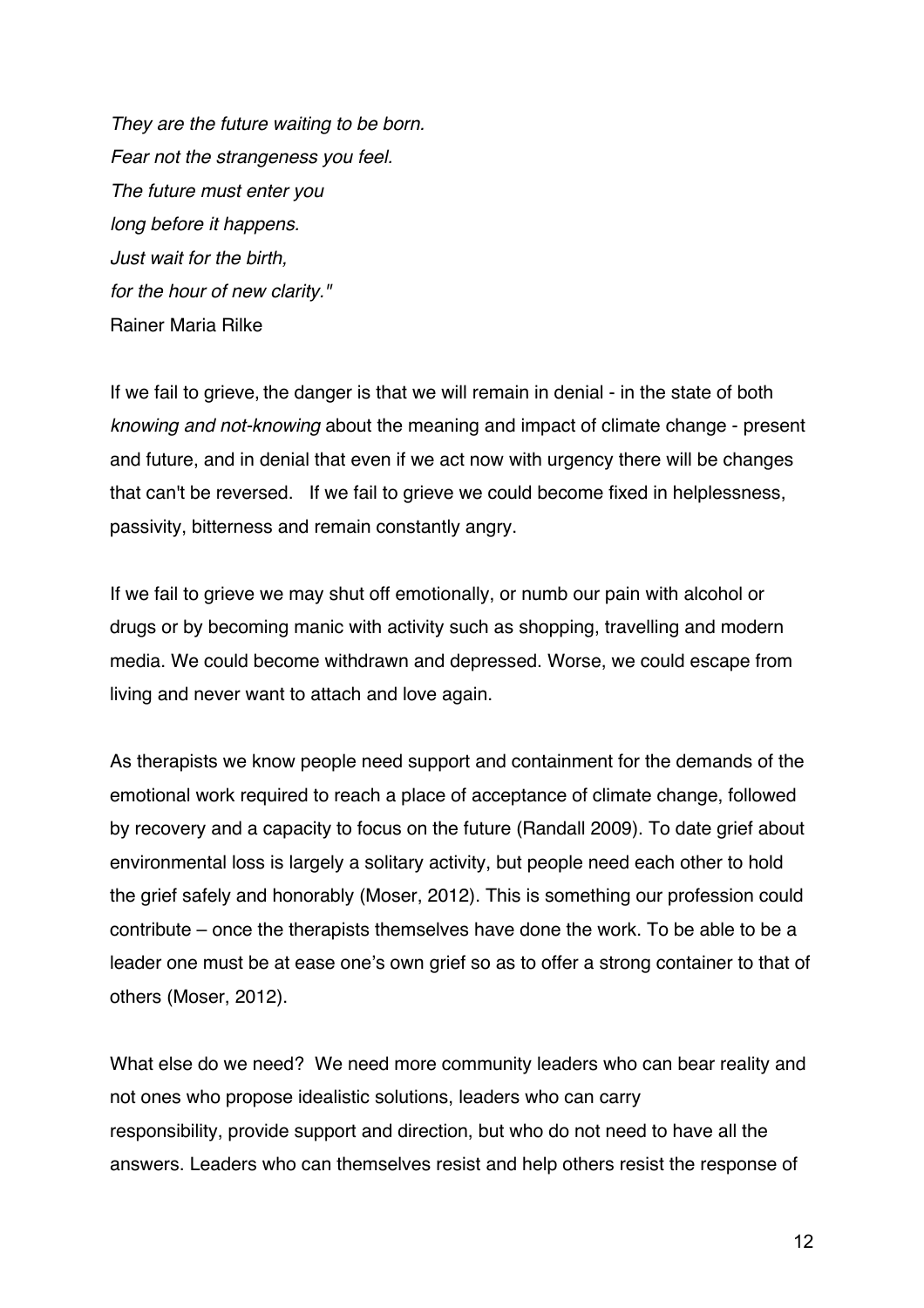ideological hardening, defensiveness and blame that we have already seen in the political polarization around climate change (Moser, 2012). Knowing there are leaders who understand the reality provides courage and support for others to follow (Moser, 2012).

There have been magnificent community leaders in the past on significant social issues. Huge transformations have occurred throughout history, often in a short period of time. Changes have been forthcoming that could not be imagined at the beginnings of the social movement.

We need creative outlets for a multiplicity of ways of expressing the reality and emotions evoked by climate change: stories, artistic works, and community projects. For example, a group of grandparents and seniors set up an organization called *A Grandstand for the Environment*, who initiated Table Talk discussions at the domestic kitchen table, wrote and produced the play Turning the Titanic, an allegory on climate change denial. This is a very good example of a group using creative and artistic means to express and reflect upon the climate change response.

We need to foster recognition of our dependence on this wonderful planet for our life and abandon the illusion of our autonomy so that we can then care for our earth (Susan Murphy, 2013).

We also need to find people who are courageous enough to learn for themselves the state of climate affairs. People to risk speaking out, risk being scapegoated, risk being expelled by the group especially when urging for a more meaningful group. To talk about the scale of change we need to face the realities of global warming in the time frame needed.

"The bravest thing is to take this first step: get real. Facing the truth, and letting it sink in". (Moser, 2013).

Speaking out can be fraught. Paradoxically "the sane self suffers survival anxiety if it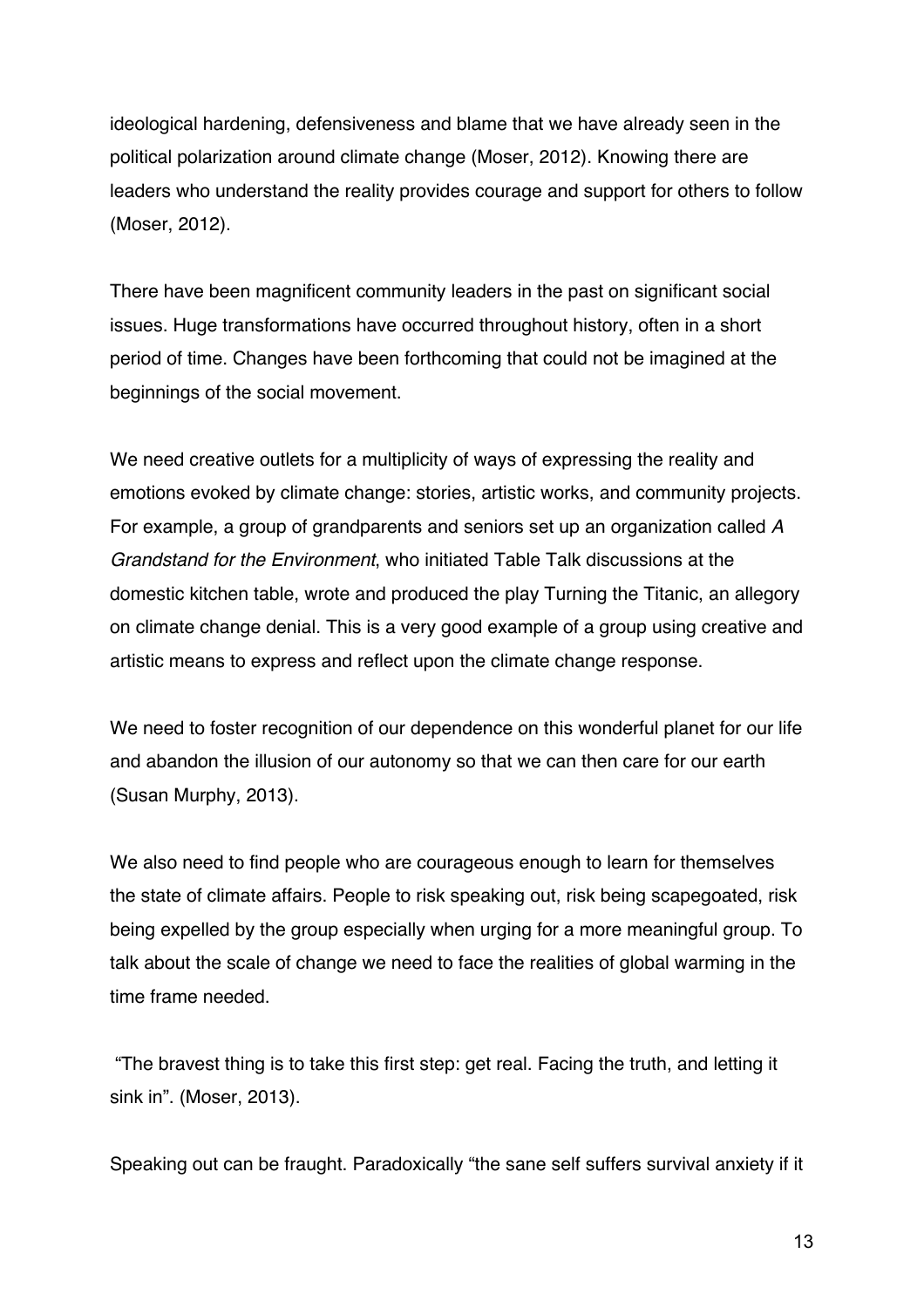speaks out, and survival anxiety if it remains silent. But the sane self can also feel puny in the face of a social group that threatens it with rejection, social exclusion or worse." (Keene, 2013)

Nelson Mandela described courage as not the absence of fear, but the ability to inspire people to move beyond fear. As Keene writes, "contrary to the widespread fantasy, in group life *not* to act or speak is not to do nothing. Rather it constitutes collusion with whatever is happening." …He concluded quoting the words of Hanna Segal in her opposition to nuclear weapons: "Silence remains the real crime." (p156

*"When the whole exquisitely wrought balance of our astounding blue-green world begins to crumble before our eyes under the weight of so many billions of us straining to live far beyond the physical means of the earth, then the 'fact for which I must accept responsibility' is so vast that it either threatens to become the final shame from which there can be no recovery or else offers to be the making of me as a human being",* Susan Murphy, 2013.

## **References:**

A Grandstand for the Environment. www.agrandstandfortheenvironment.org

Carbon Tracker (2012). *Unburnable Carbon - Are the world's financial markets carrying a carbon bubble?* http://www.carbontracker.org/wpcontent/uploads/downloads/2012/08/Unburnable-Carbon-Full1.pdf

Cass, Dan (2013). *Can scientists lead climate action?* The Guardian Australia, 15 August 2013

Climate Change Authority Caps and Targets Review, Issues Paper April 2013, pp 8-9).

Climate Change Authority Caps and Targets Review, Submission by 26 Climate Action Groups, April 2013. http://consultation.climatechangeauthority.gov.au/climate-change-authority1/submissions/3

Cohen, Stanley (2001). *States of Denial: knowing about atrocities and suffering,* Polity Press, Cambridge

Cohen, Stanley (2013) Climate change in a perverse culture: Discussion. In *Engaging with Climate Change: Psychoanalytic and Interdisciplinary Perspectives,* Ed Sally Weintrobe, Routledge, E Sussex, UK

Flannery,Tim (2005). *The Weather Makers,* Text Publishing, Melbourne

Freud, Sigmund. (1914 [1918]). From the history of an infantile neurosis, *The Penguin Freud Library Volume 9 Case Histories 2*: 235-236, Penguin Books, London,